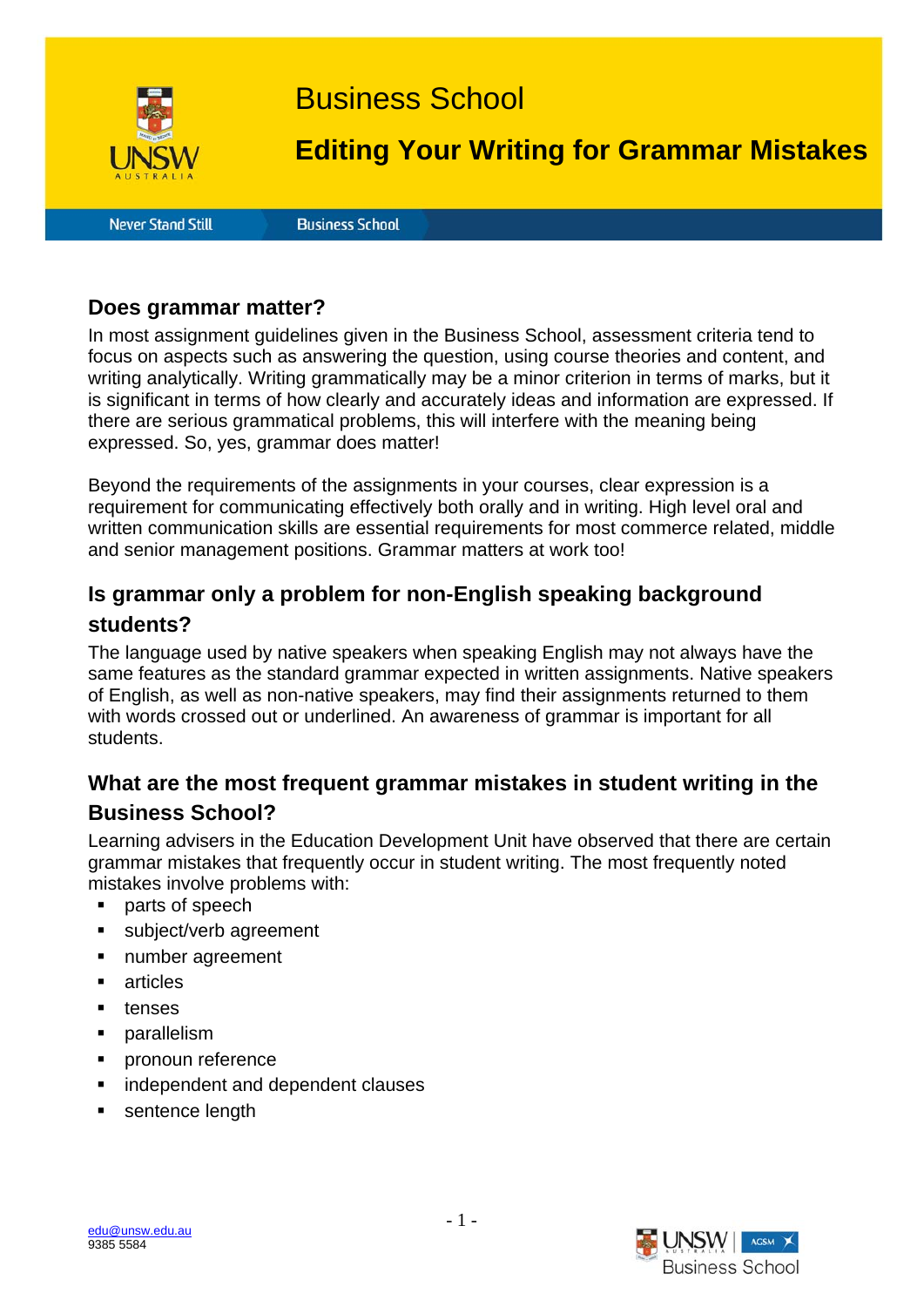# **Parts of speech**

Some non-native speakers of English have difficulty selecting the appropriate part of speech. This is particularly a problem for speakers of languages in which the form of a word does not change when the grammatical role of the word changes. The term "part of speech" refers to the categories: verb, noun, adjective, adverb, pronoun, article and preposition.

#### **Incorrect**

This report gives an analytical of the financial stability of XYZ Ltd.

# **Correct**

This report gives an analysis of the financial stability of XYZ Ltd.

*In the first sentence the adjective 'analytical' is used in a position where the noun 'analysis' is required.* 

# **Subject/Verb agreement**

Native speakers of English, as well as non-native speakers of English, sometimes make mistakes with subject/verb agreement.

#### **Incorrect**

The more rapidly the economy grow and the complexities of business increases, the more rapidly the need for accounting grow.

#### **Correct**

The more rapidly the economy grows and the complexities of business increase, the more rapidly the need for accounting grows.

*If the subject of the verb is singular the singular form of the verb must be used. If the subject of the verb is plural the plural form of the verb must be used.* 

# **Number agreement**

This is particularly a problem for speakers of languages in which nouns are not marked to indicate singular or plural.

#### **Incorrect**

The financial information consists of a profit and loss statements for the year ending 30/6/96, and a balance sheet as at 30/6/96 for three separate accounting system.

# **Correct**

The financial information consists of profit and loss statements for the year ending 30/6/96, and a balance sheet as at 30/6/96 for three separate accounting systems. *The singular article "a" can only be followed by the singular form of a countable noun. Countable nouns must be in the plural form if they are referring to more than one.* 

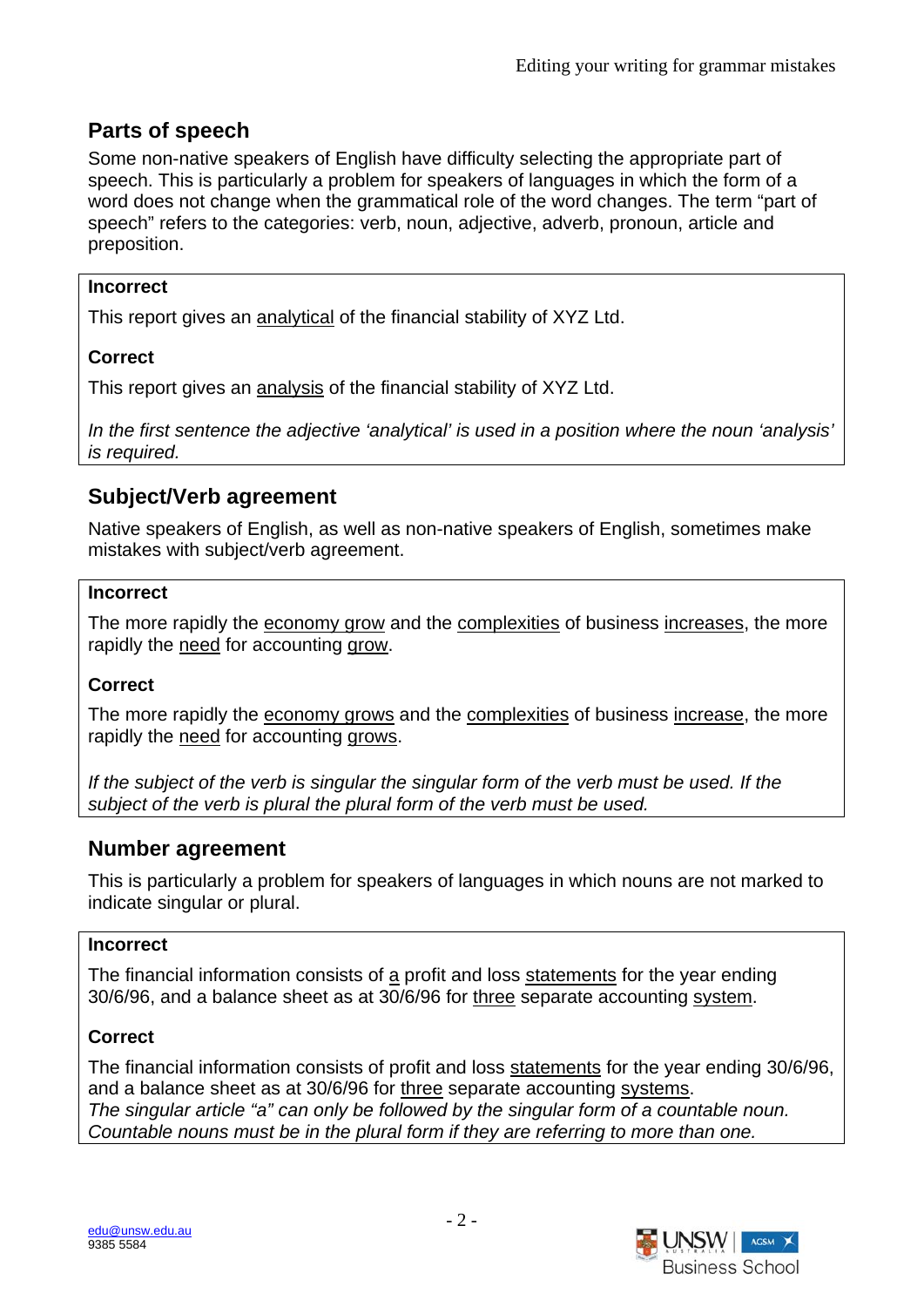# **Articles**

This is one of the most difficult aspects of English for non-native speakers as some languages do not have articles. Other languages have a similar system of definite and indefinite articles as English does, but use the articles differently.

### **Incorrect**

Form yourselves into the groups of 4 or 5 people and develop marketing plan for the new product.

# **Correct**

Form yourselves into groups of 4 or 5 people and develop a marketing plan for a new product.

*There are many different rules about the use of articles in English. One is that all singular countable nouns should be preceded by an article. If the reference is general the indefinite article 'a/an' should be used. If the noun is plural and the reference is general no article is required.* 

# **Tenses**

Choosing the appropriate tense for the context can present problems. A common mistake in student writing is for the time perspective to change between sentences and even within sentences.

#### **Incorrect**

In this article, we will provide conceptual definitions of four vanity-related traits, develop self-report measures of the traits, and have extensively validated these measures. We then demonstrated the relevance of the traits to a number of consumer-related behaviours. Last, we offer a discussion with implications for future research.

# **Correct**

In this article, we provide conceptual definitions of four vanity-related traits, develop selfreport measures of the traits, and extensively validate these measures. We then demonstrate the relevance of the traits to a number of consumer-related behaviours. Last we offer a discussion with implications for future research.

*This is a sentence in the introduction to an article identifying the scope of the article. In such a sentence it is common to use the simple present tense. It would not, however, be incorrect to use the future tense or the present perfect. The problem with the incorrect sentence above is that there is no consistency in the choice of tense.* 

# **Parallelism**

This aspect of language use causes problems for both native speakers and non-native speakers of English.

# **Incorrect**

The goals of macro-economic policy include increasing gross domestic product; inflation should be controlled and for unemployment to be as low as possible.

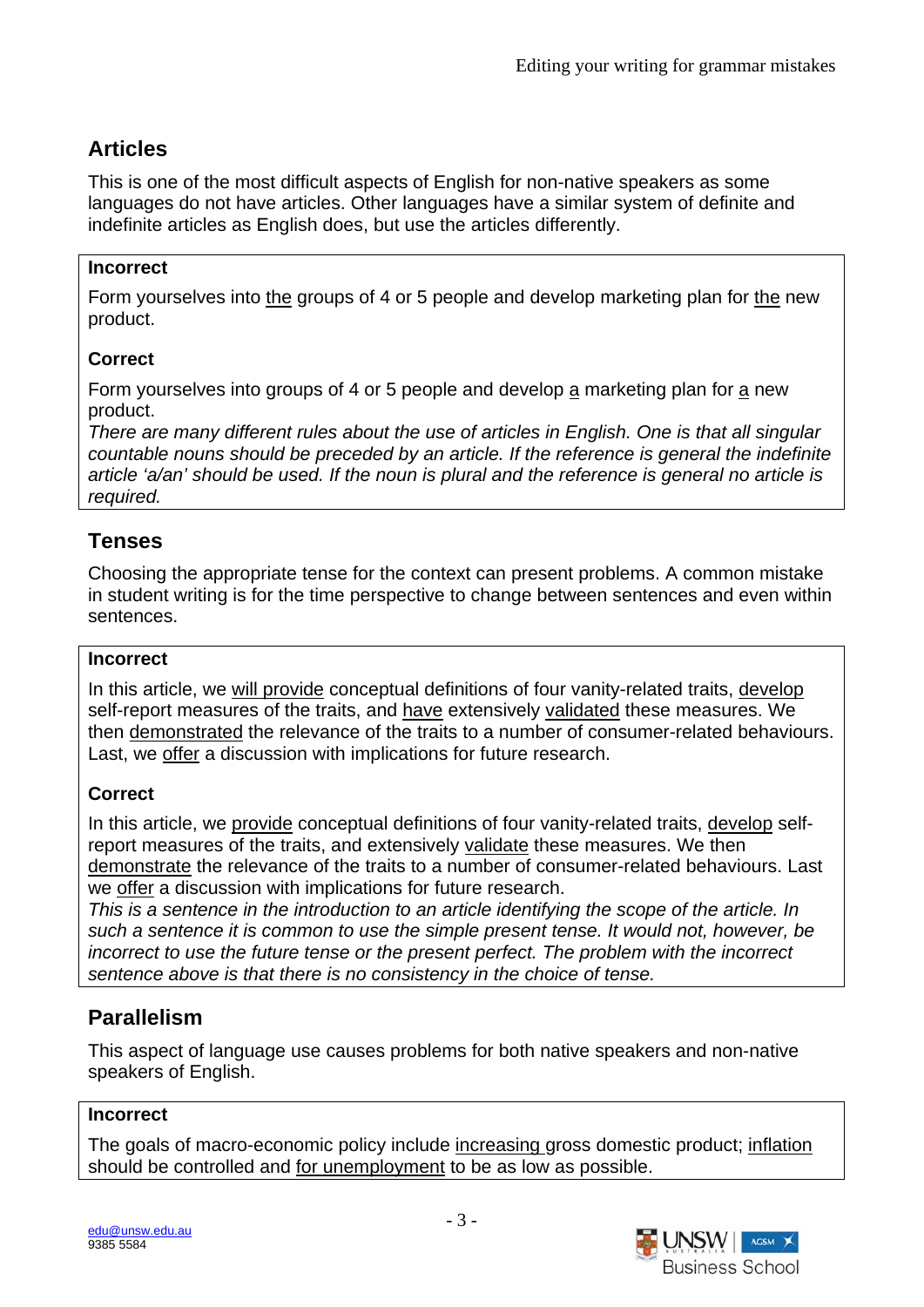### **Correct**

The goals of macro-economic policy include increasing gross domestic product, controlling inflation and maintaining unemployment at as low a level as possible.

*In the correct sentence all three items are expressed in the same form. In this particular case the linked phrases begin with a gerund. This is what is meant by parallelism. While the first sentence is grammatically correct, it is more difficult to understand its meaning because each of the goals is expressed with a different grammatical form. Parallelism is not only an issue to consider in organising sentences, but also in organising paragraphs and larger sections of a text. It is important to keep headings and subheadings in a report in a parallel form.* 

# **Pronoun reference**

When using pronouns care should be taken to ensure that there is no ambiguity in regard to the noun to which the pronoun refers (the referent). Native speakers and non-native speakers can have problems with pronoun reference in their writing.

#### **Incorrect**

As politicians are often less interested in the environment than in economic development, they often neglect it.

# **Correct**

As politicians are interested in economic development, they sometimes neglect the environment.

*In the first sentence the referent for the word "it" is unclear. According to usual practice it should be "economic development", which is the closest singular noun, but given popular ideas about politicians one can guess that the writer actually meant "it" to refer to "the environment". In the second sentence there is no confusion of meaning. In general, pronouns are used much less in writing than in speaking.* 

# **Independent and dependent clauses**

There are two main types of clauses in English: independent and dependent. Every sentence must have an independent clause. It can also have one or more dependent clauses. All clauses must have a subject and a verb. Independent clauses can form sentences by themselves. They do not begin with a word that indicates a link with another clause. Dependent clauses usually begin with a word that indicates their link to the independent clause.

#### **Incorrect**

Although the course was difficult, but she learned a lot from it.

# **Correct**

Although the course was difficult, she learned a lot from it. *Or* The course was difficult, but she learned a lot from it.

*Each of the correct sentences has one independent clause – a clause that is not preceded by a linking word*.